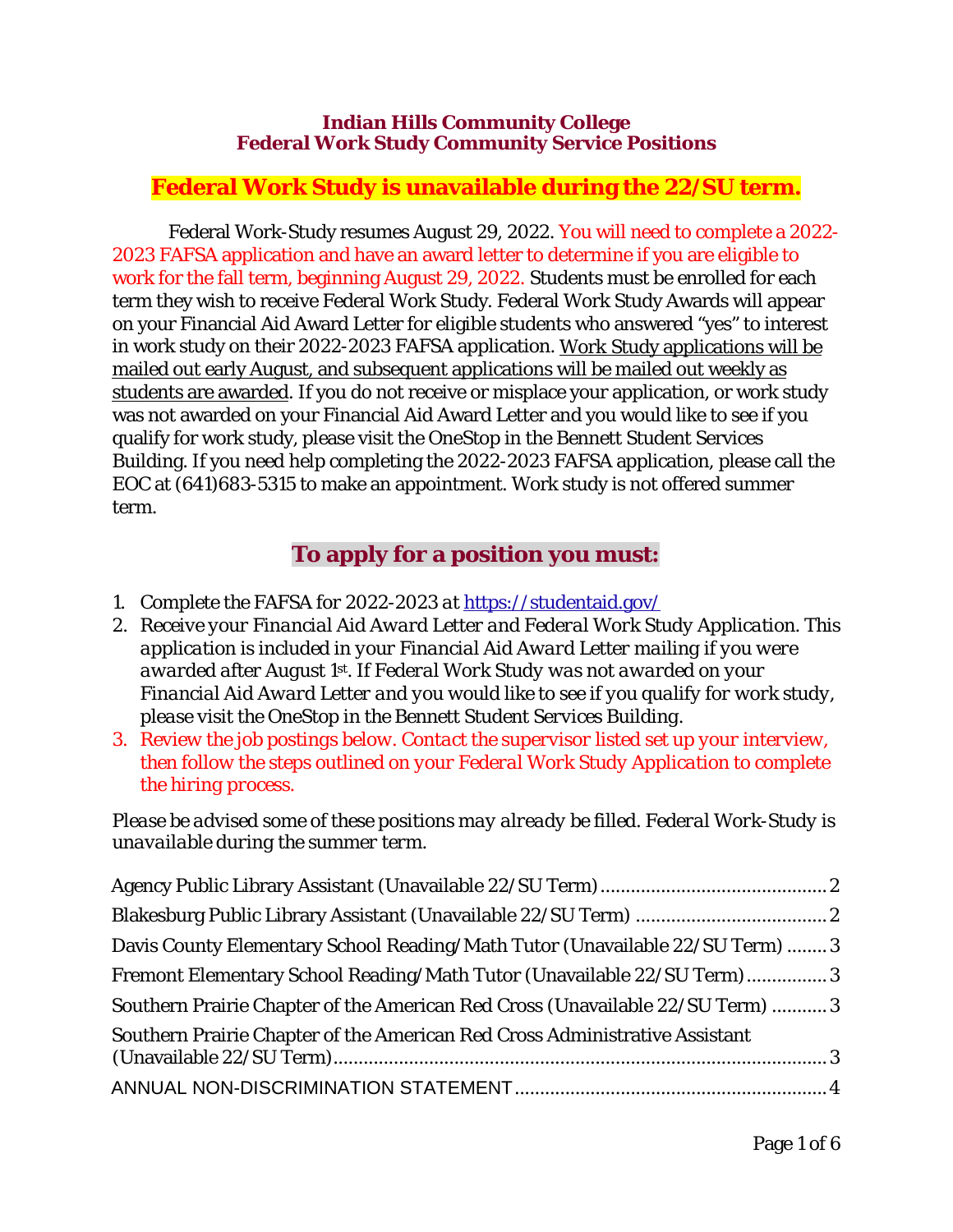#### *Organization:* Agency Public Library

<span id="page-1-0"></span>Agency Public Library Assistant (Unavailable 22/SU Term)

*Job Duties:* Various duties as assigned; including but not limited to assisting with scheduled reading activities, including literacy/tutoring for preschool to school age children, organization of materials, assisting library patrons.

*Qualifications/Special Skills:* Good organizational skills, good customer service skills. *Days Needed:* Monday-Saturday

*Hours Needed:* 4:00 pm-8:00 pm M-F and 8:00 am-12:00 pm Saturday; Maximum of 20 hours per week

*Supervisor:* Kim Schwartz

*Phone:* 641-937-6002

*Organization:* Blakesburg Public Library

<span id="page-1-1"></span>Blakesburg Public Library Assistant (Unavailable 22/SU Term)

*General Duties:* Work with library team, assisting in operation of the Blakesburg Public Library, providing homework assistance and reading with/to children during library story times and after school.

*Education:* Must be high school grad or equivalent. Must be enrolled at Indian Hills Community College and eligible for Work Study position.

*Qualifications/Special Skills:* Good organizational skills, good customer service skills, must be able to use variety of Office and Google Doc applications and proficient in using computers and other information technology..

*Days Needed:* Monday-Saturday

*Hours Needed:* 3:15 – 8:30 p.m. Monday through Friday; 8:00 – 2:00 p.m. Saturday. Maximum of 20 hours per week; schedule will be based on class schedule and availability.

#### *Specific Job Duties:*

- A. Assist patrons in using library services and resources.
- B. Check materials in and out for patrons.
- C. Shelve returned items.
- D. Process magazines for collection.
- E. Provide research and reference assistance.
- F. Assist elementary, junior high and high school students with homework (helping locate sources, or use Learning Express homework helper program).
- G. Read to/with students who need assistance during Saturday morning story time, and after school during homework help hours.
- H. Assist library staff in maintaining accurate library statistics.
- I. Provide computer/information technology assistance.
- J. General housekeeping duties (dusting, sweeping, etc.).
- K. Other duties as may be assigned.

*Supervisor:* Cheryl Talbert

#### *Phone:* 641-938-2834 or 641-777-0048

*Blakesburg Public Library / City of Blakesburg is an Equal Employment Opportunity employer.*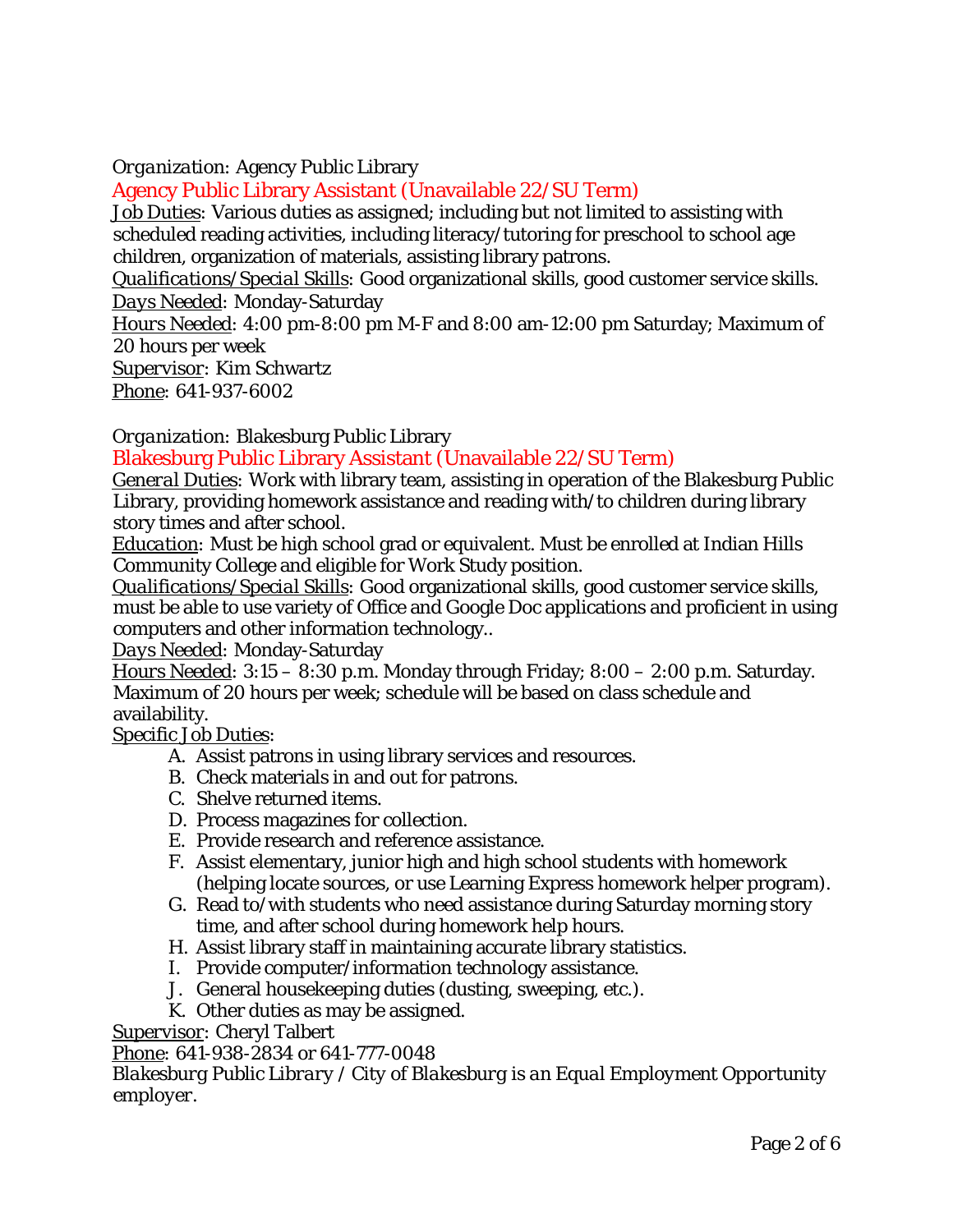<span id="page-2-0"></span>*Organization:* Davis County Elementary School Davis County Elementary School Reading/Math Tutor (Unavailable 22/SU Term) *Job Duties:* Reading/Math Tutor to elementary students. *Qualifications/Special Skills:* Strong reading/math skills, good communication skills. *Days Needed:* Monday-Thursday *Hours Needed:* 7:15 am-4:45 pm; Maximum of 20 hours per week *Supervisor:* Jennifer Donels *Phone:* 641-664-2200

<span id="page-2-1"></span>*Organization:* Fremont Elementary School Fremont Elementary School Reading/Math Tutor (Unavailable 22/SU Term) *Job Duties:* Reading/Math Tutor to elementary students. *Qualifications/Special Skills:* Strong reading/math skills, good communication skills. *Days Needed:* Monday-Thursday *Hours Needed:* 7:15 am-4:45 pm; Maximum of 20 hours per week *Supervisor:* Joellen Breon *Phone:* 641-933-4211

<span id="page-2-2"></span>*Organization:* Southern Prairie Chapter of the American Red Cross Southern Prairie Chapter of the American Red Cross (Unavailable 22/SU Term) *Job Duties:* Basic office and computer skills desired; service as receptionist; answering phones; operating fax, copier, phone system, and adding machine; assisting in fund raising and special projects. Qualifications/Special Skills: Strong communication skills, basic computer and office

skills, reliable, work independently. *Days Needed:* Monday-Friday *Hours Needed:* 8:00 am-5:00 pm; Maximum of 20 hours per week *Supervisor:* Brandon Holstrom *Phone:* 641-682-4571

<span id="page-2-3"></span>*Organization:* Southern Prairie Chapter of the American Red Cross Southern Prairie Chapter of the American Red Cross Administrative Assistant (Unavailable 22/SU Term)

*Job Duties:* Provide support services to the Executive Director in all areas of chapter operations including front office reception, telephone answering, and assistance in fund raising and special projects as well as other clerical duties. Assist Executive Director in fund raising and other special projects. Provide support clerical assistance in the areas of fund raising and special projects. Receptionist duties such as answering the telephone, greeting walk-ins, answering general information questions, and recording class registrations. Preform bookkeeping and other record keeping functions. Assist Executive Director in preparing Board of Directors material and information. Other clerical functions such as making copies, filing and scheduling coordination. Assist with accounts payable and deposits. Assist with other chapter duties as assigned by the Executive Director.

*Qualifications/Special Skills:* High School Diploma/GED Equivalent Required. Coursework in Administrative Assistant, General Business, Clerical Assistance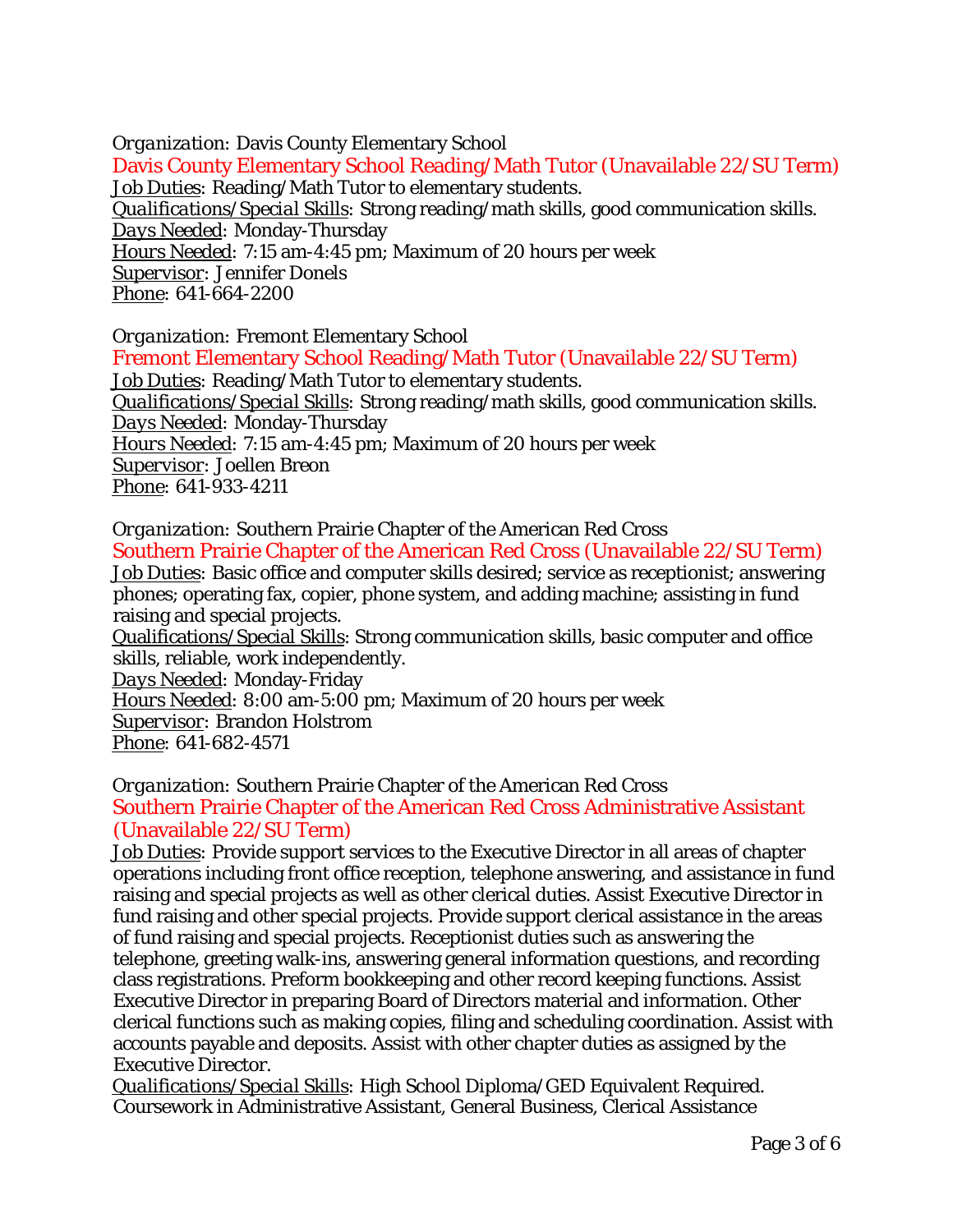programs, or similar programs preferred. Basic computer and office skills desired. Ability to answer telephone and greet the public in a professional and courteous manner. Ability to operate basic office equipment such as fax, copier, phone system, adding machine. Ability to follow instructions and pay attention to details. *Days Needed:* Monday-Thursday *Hours Needed:* Part-time 15-30 hours per week, 7:15 am-4:45 pm; Maximum of 20 hours per week *Supervisor:* Executive Director *Phone:* 641-682-4571

# <span id="page-3-0"></span>ANNUAL NON-DISCRIMINATION STATEMENT

**Non-Discrimination Policy:** It is the policy of Indian Hills Community College not to discriminate on the basis of race, color, national origin, sex, disability, age (employment), sexual orientation, gender identity, creed, religion, and actual or potential parental, family, or marital status in its programs, activities, or employment practices as required by the Iowa Code §§216.6 and 216.9, Titles VI and VII of the Civil Rights Act of 1964 (42 U.S.C. §§ 2000d and 2000e), the Equal Pay Act of 1973 (29 U.S.C. § 206, et seq.), Title IX (Educational Amendments, 20 U.S.C §§ 1681 – 1688), Section 504 (Rehabilitation Act of 1973, 29 U.S.C. § 794), and Title II of the Americans with Disabilities Act (42 U.S.C. § 12101, et seq.).

Indian Hills Community College offers career and technical programs in the following areas of study:

- Accounting Assistant
- Associate Degree Nursing\*
- Automotive Technology
- Aviation Maintenance Technology
- Aviation Pilot Training\*
- Avionics Electronic Technician
- Bioprocessing Technology
- Business Specialist
- Business Specialist Accounting
- Business Specialist Office Management
- Child Care Technician\*
- Clinical Laboratory Assistant\*
- Commercial Driver Training\*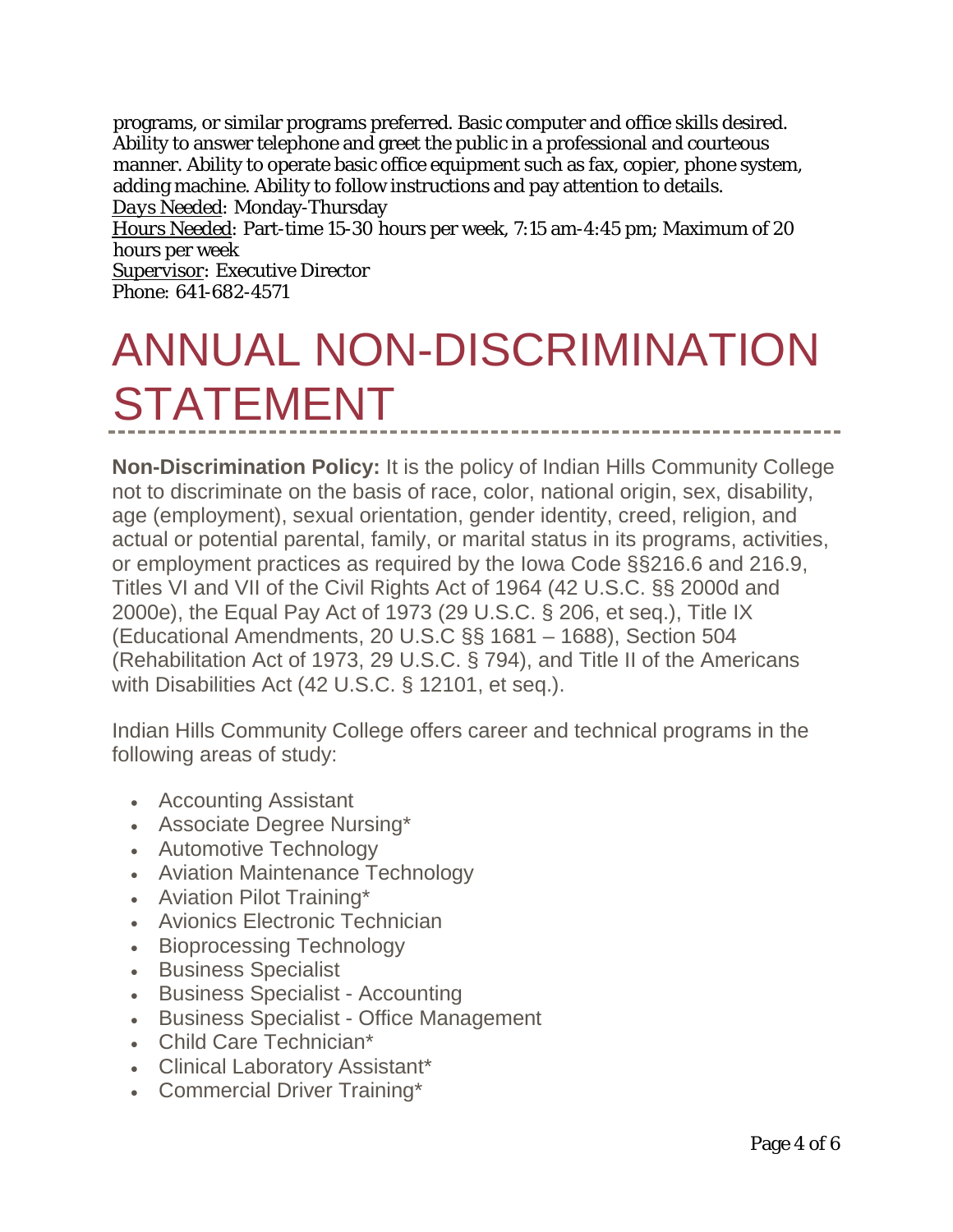- Computer Accounting
- Computer Networks & Security
- Computer Software Development
- Construction Management
- Construction Technology
- Criminal Justice\*
- Culinary Arts
- Dental Assisting\*
- Dental Hygiene\*
- Diesel Technology
- Electronic Engineering Technology
- Electrical & Renewable Energy Technology
- Emergency Medical Technician\*
- Geospatial Technology
- Grounds Equipment Technician
- Health Information Technology\*
- Healthcare Documentation Specialist\*
- Health Unit Coordinator\*
- Hotel & Restaurant Management
- HVAC & Refrigeration
- Industrial Maintenance
- Interactive Media Technology
- Landscape & Turfgrass Technology
- Laser & Optics Technology
- Machine Technology
- Medical/Insurance Coding\*
- Medical Laboratory Technology\*
- Occupational Therapy Assistant\*
- Paramedic\*
- Paramedic Core\*
- Pharmacy Technology\*
- Phlebotomy Technician\*
- Physical Therapist Assistant\*
- Practical Nursing\*
- Radiologic Technology\*
- Respiratory Care\*
- Robotics/Automation Technology
- Surgical Technology\*
- Sustainable Agriculture & Entrepreneurship
- Welding Technology